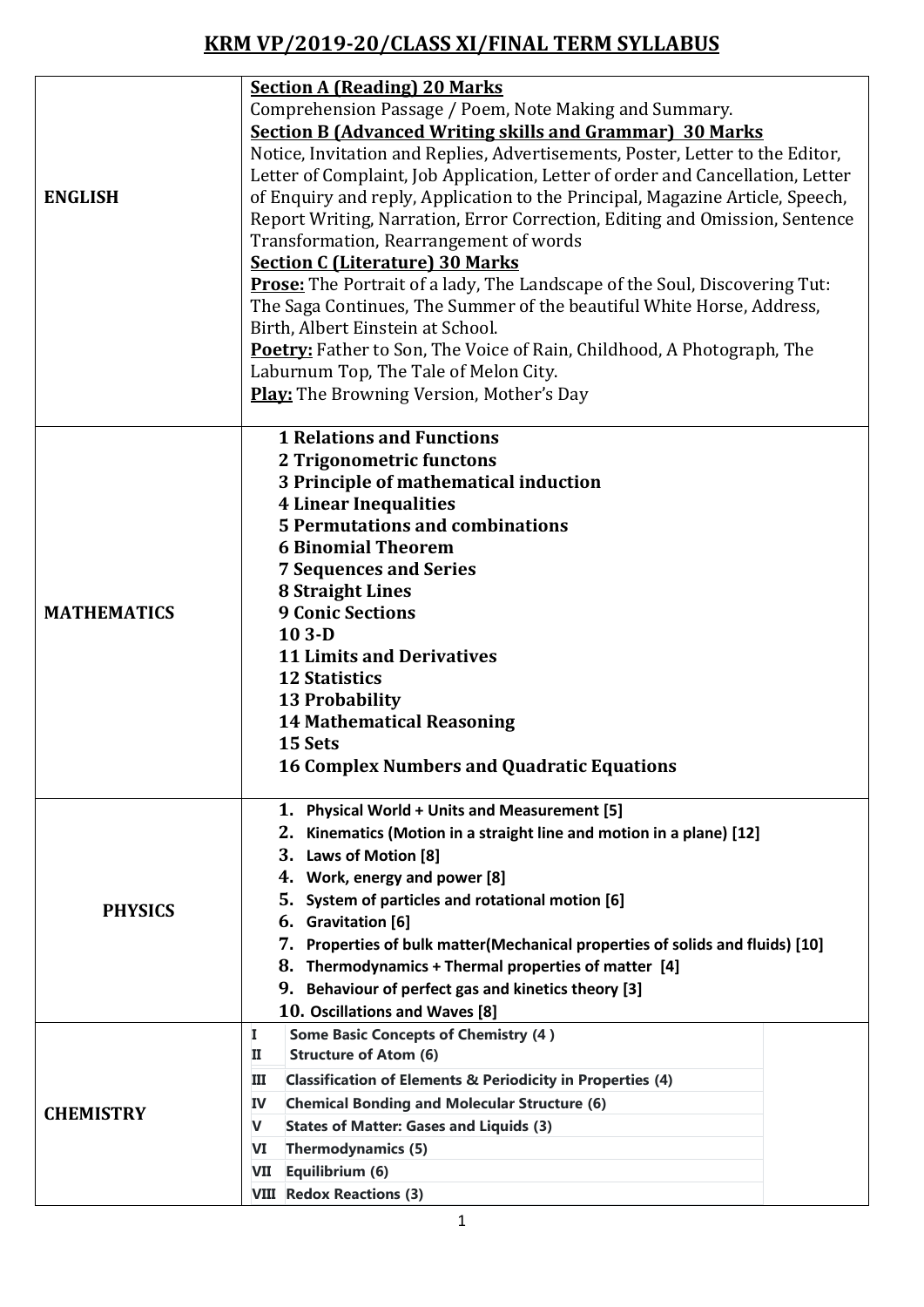|                         | IX                                                                                                                                                                                                                                                                                                                                                                                                                                                                                                                                                                                                              | Hydrogen (3)                                                                                             |                  |                        |  |  |
|-------------------------|-----------------------------------------------------------------------------------------------------------------------------------------------------------------------------------------------------------------------------------------------------------------------------------------------------------------------------------------------------------------------------------------------------------------------------------------------------------------------------------------------------------------------------------------------------------------------------------------------------------------|----------------------------------------------------------------------------------------------------------|------------------|------------------------|--|--|
|                         | s-Block Elements (5)<br>X                                                                                                                                                                                                                                                                                                                                                                                                                                                                                                                                                                                       |                                                                                                          |                  |                        |  |  |
|                         | <b>XI</b><br><b>Some p-Block Elements (6)</b>                                                                                                                                                                                                                                                                                                                                                                                                                                                                                                                                                                   |                                                                                                          |                  |                        |  |  |
|                         | Organic Chemistry: Basic Principles & Techniques (8)<br>XII                                                                                                                                                                                                                                                                                                                                                                                                                                                                                                                                                     |                                                                                                          |                  |                        |  |  |
|                         | <b>Hydrocarbons (8)</b><br>XIII<br>XIV Environmental Chemistry (3)                                                                                                                                                                                                                                                                                                                                                                                                                                                                                                                                              |                                                                                                          |                  |                        |  |  |
|                         |                                                                                                                                                                                                                                                                                                                                                                                                                                                                                                                                                                                                                 | <b>TOPIC</b>                                                                                             | <b>WEIGHTAGE</b> |                        |  |  |
|                         |                                                                                                                                                                                                                                                                                                                                                                                                                                                                                                                                                                                                                 | <b>Getting Started with Python</b>                                                                       | 5                |                        |  |  |
|                         |                                                                                                                                                                                                                                                                                                                                                                                                                                                                                                                                                                                                                 |                                                                                                          |                  |                        |  |  |
|                         |                                                                                                                                                                                                                                                                                                                                                                                                                                                                                                                                                                                                                 | <b>Python Programming Fundamentals</b><br>10                                                             |                  |                        |  |  |
| <b>COMPUTER SCIENCE</b> | 10<br><b>Conditional &amp; Looping Constructs</b>                                                                                                                                                                                                                                                                                                                                                                                                                                                                                                                                                               |                                                                                                          |                  |                        |  |  |
|                         |                                                                                                                                                                                                                                                                                                                                                                                                                                                                                                                                                                                                                 | <b>Strings in Python</b>                                                                                 | 5                |                        |  |  |
|                         |                                                                                                                                                                                                                                                                                                                                                                                                                                                                                                                                                                                                                 | List in Python                                                                                           | 10               |                        |  |  |
|                         |                                                                                                                                                                                                                                                                                                                                                                                                                                                                                                                                                                                                                 | <b>Tuples and Dictionary</b>                                                                             | 10               |                        |  |  |
|                         |                                                                                                                                                                                                                                                                                                                                                                                                                                                                                                                                                                                                                 | <b>Ch-10: Relational Databases &amp; SQL</b>                                                             | 10               |                        |  |  |
|                         |                                                                                                                                                                                                                                                                                                                                                                                                                                                                                                                                                                                                                 | <b>Ch-11: Cyber Safety</b>                                                                               | 5                |                        |  |  |
| <b>BIOLOGY</b>          | Chapter - The Unit of Life<br>Chapter - BioMolecules<br>Chapter - Cell Cycle and Cell Division<br>Chapter - Transport in Plants<br>Chapter - Mineral Nutrition<br>Chapter - Photosynthesis in higher plants<br>Chapter – Respiration in Plants<br>Chapter - Plant Growth and Development<br>Chapter - Digestion And Absorption<br>Chapter - Breathing and Exchange of Gases<br>Chapter - Body fluids and circulation<br>Chapter – Excretory Products and their Elimination<br>Chapter - Locomotion and Movement<br>Chapter - Neural Control and Coordination<br>Chapter – Chemical Coordination and Integration |                                                                                                          |                  |                        |  |  |
|                         |                                                                                                                                                                                                                                                                                                                                                                                                                                                                                                                                                                                                                 | S.NO. TOPIC                                                                                              |                  | WEIGHTAGE              |  |  |
|                         |                                                                                                                                                                                                                                                                                                                                                                                                                                                                                                                                                                                                                 | <b>MICRO ECONOMICS</b>                                                                                   |                  |                        |  |  |
|                         | 1.                                                                                                                                                                                                                                                                                                                                                                                                                                                                                                                                                                                                              | 4                                                                                                        |                  |                        |  |  |
|                         | 2.                                                                                                                                                                                                                                                                                                                                                                                                                                                                                                                                                                                                              | <b>CONSUMER EQILIBRIUM AND DEMAND</b>                                                                    |                  |                        |  |  |
|                         |                                                                                                                                                                                                                                                                                                                                                                                                                                                                                                                                                                                                                 | PRODUCER'S EQILIBRIUM AND SUPPLY<br>3.<br><b>FORMS OF MARKET AND PRICE</b>                               |                  |                        |  |  |
| <b>ECONOMICS</b>        | 4.                                                                                                                                                                                                                                                                                                                                                                                                                                                                                                                                                                                                              | 10                                                                                                       |                  |                        |  |  |
|                         |                                                                                                                                                                                                                                                                                                                                                                                                                                                                                                                                                                                                                 |                                                                                                          |                  |                        |  |  |
|                         | 1.                                                                                                                                                                                                                                                                                                                                                                                                                                                                                                                                                                                                              | 3                                                                                                        |                  |                        |  |  |
|                         | 2.                                                                                                                                                                                                                                                                                                                                                                                                                                                                                                                                                                                                              | <b>INTRODUCTION</b><br><b>COLLECTION, ORGANISATION AND</b>                                               | 10               |                        |  |  |
|                         |                                                                                                                                                                                                                                                                                                                                                                                                                                                                                                                                                                                                                 |                                                                                                          |                  |                        |  |  |
|                         | 3.                                                                                                                                                                                                                                                                                                                                                                                                                                                                                                                                                                                                              | 17                                                                                                       |                  |                        |  |  |
|                         |                                                                                                                                                                                                                                                                                                                                                                                                                                                                                                                                                                                                                 | 80                                                                                                       |                  |                        |  |  |
|                         |                                                                                                                                                                                                                                                                                                                                                                                                                                                                                                                                                                                                                 | <b>PROJECT + NOTE BOOK</b>                                                                               | 20               |                        |  |  |
| <b>ACCOUNTANCY</b>      |                                                                                                                                                                                                                                                                                                                                                                                                                                                                                                                                                                                                                 | <b>Introduction to Accounting, Theory Base of Accounting,</b><br><b>Accounting Standards, (Ch-1 to4)</b> |                  | <b>WEIGHTAGE</b><br>12 |  |  |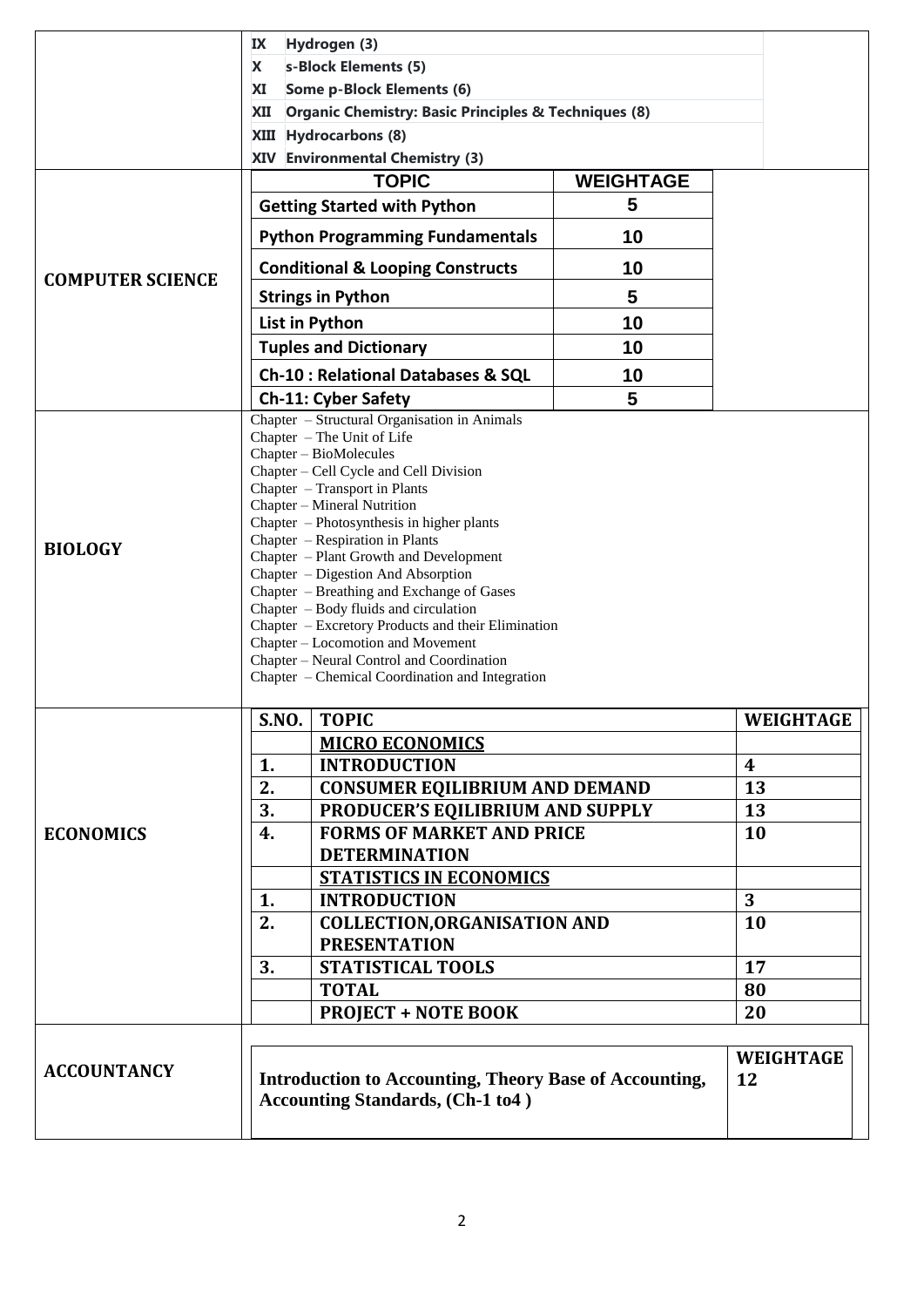|                         | <b>Recording of Business Transactions , Bank reconciliation</b><br>statement, Depreciation, Provisions and Reserves,<br>Accounting of Bills of Exchange, (Ch-5-12, 14-16)                                              | 40                   |           |  |
|-------------------------|------------------------------------------------------------------------------------------------------------------------------------------------------------------------------------------------------------------------|----------------------|-----------|--|
|                         | <b>Trial balance and Rectification of Errors, Financial</b><br><b>Statements of Sole Proprietorship- with and Without</b><br>adjustments, Accounts from incomplete Records-Single<br><b>Entry System (Ch-13,17-19)</b> | 20                   |           |  |
|                         | <b>Computers in Accounting (Ch-21)</b>                                                                                                                                                                                 | 8                    |           |  |
|                         | Unit<br><b>Name of Chapter</b>                                                                                                                                                                                         |                      | Weightage |  |
|                         | <b>Nature &amp; Purpose of Business</b><br>1.<br>2.<br><b>Forms of Business Organisation</b>                                                                                                                           |                      | 16        |  |
|                         | 3.<br>Private, Public & Global Enterprises                                                                                                                                                                             |                      | 14        |  |
|                         | 4.<br><b>Business Services</b>                                                                                                                                                                                         |                      |           |  |
| <b>BUSINESS STUDIES</b> | 5.<br><b>Emerging Modes of Business</b>                                                                                                                                                                                |                      | 10        |  |
|                         | <b>Social Responsibility of Business and Business Ethics</b><br>6.                                                                                                                                                     |                      |           |  |
|                         | <b>Sources of Business Finance</b><br>7.                                                                                                                                                                               |                      | 20        |  |
|                         | <b>Small Business</b><br>8.                                                                                                                                                                                            |                      |           |  |
|                         | <b>Internal Trade</b><br>9.                                                                                                                                                                                            | 20                   |           |  |
|                         | <b>International Business- I &amp;II</b><br>10.                                                                                                                                                                        |                      |           |  |
|                         | <b>Total</b>                                                                                                                                                                                                           |                      |           |  |
|                         | <b>TOPIC</b><br>S.NO                                                                                                                                                                                                   | WEIGHTAGE            |           |  |
|                         | <b>An Empire Across Three Continent</b><br>$\mathbf{1}$                                                                                                                                                                | 3 marks              |           |  |
|                         | <b>Rise of Islam</b><br>$\mathbf{2}$                                                                                                                                                                                   | 3 marks              |           |  |
| <b>HISTORY</b>          | 3<br>The three orders<br><b>Changing culture traditions</b><br>4                                                                                                                                                       | 16 marks<br>16 marks |           |  |
|                         | 5<br><b>Industrial Revolution</b>                                                                                                                                                                                      | 15 marks             |           |  |
|                         | <b>Displacing Indigenous people</b><br>6                                                                                                                                                                               | 6 marks              |           |  |
|                         | <b>Path to Modernization</b><br>$\overline{7}$                                                                                                                                                                         | 15 marks             |           |  |
|                         | <b>Map of England and Australia</b><br>8                                                                                                                                                                               | 6 marks              |           |  |
| <b>HOME SCIENCE</b>     | <b>UNDERSTANDING</b><br>Understanding the self<br>what makes me "I"<br><b>ONESELF:</b><br><b>ADOLESCENCE</b>                                                                                                           |                      |           |  |
|                         | Influence on Identity<br>Formation                                                                                                                                                                                     |                      |           |  |
|                         | Food, Nutrition, Health<br>and Fitness                                                                                                                                                                                 |                      |           |  |
|                         | CHILDHOOD:<br>Childhood Survival,<br>SURVIVAL, GROWTH<br>Growth and Development<br>AND DEVELOPMENT                                                                                                                     |                      |           |  |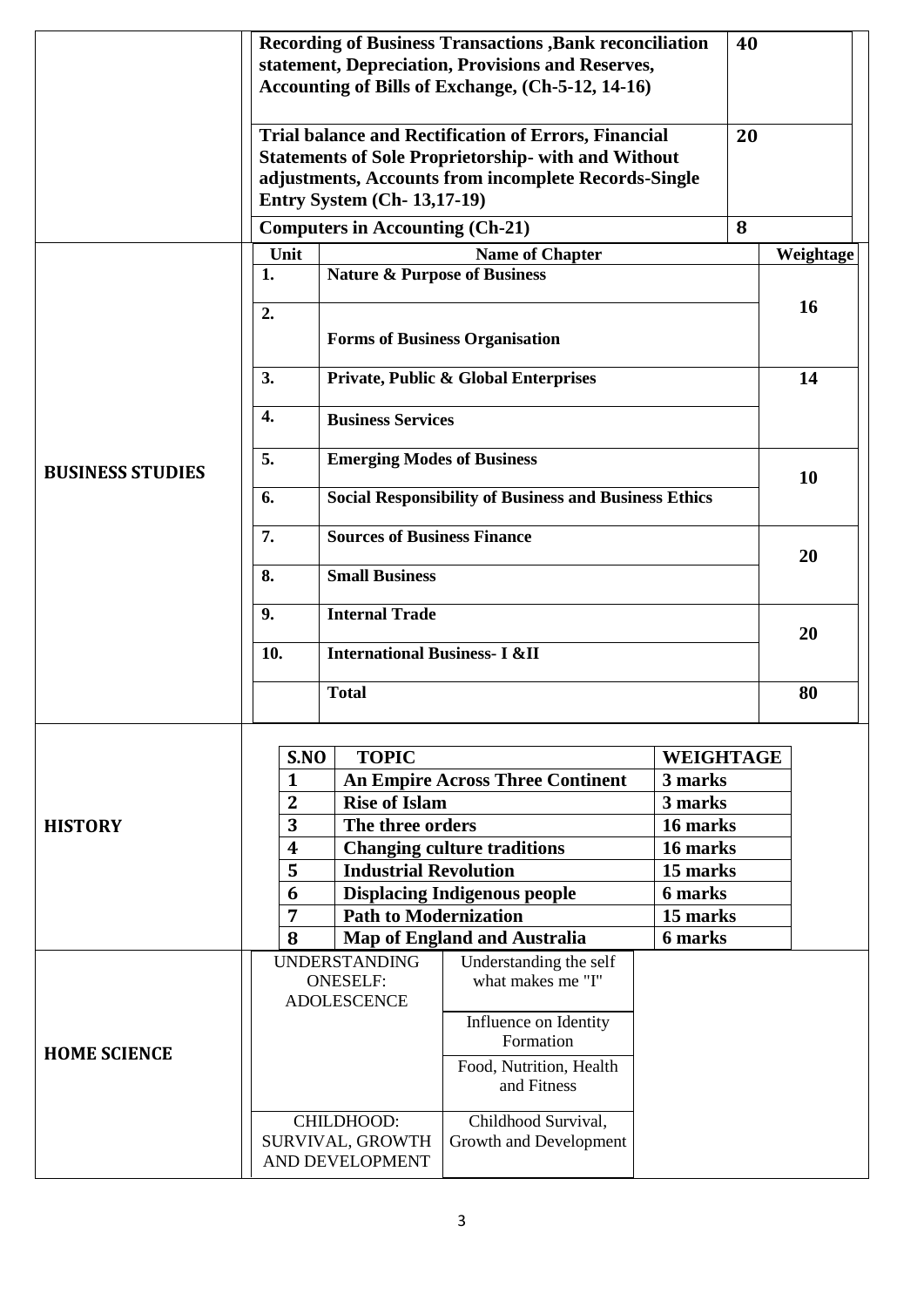|                   |                                            |                                            | Infancy $(0-2 \text{ years})$                            |    |  |
|-------------------|--------------------------------------------|--------------------------------------------|----------------------------------------------------------|----|--|
|                   |                                            |                                            | Early Childhood (3-6<br>years)                           |    |  |
|                   |                                            |                                            | Late Childhood (7-11<br>years)                           |    |  |
|                   |                                            |                                            | Nutrition, Health and Well<br>being                      |    |  |
|                   |                                            |                                            | Clothing Functions and<br>Selection of Clothes           |    |  |
|                   |                                            |                                            | <b>Understanding Children's</b><br><b>Clothing Needs</b> |    |  |
|                   |                                            | <b>ADULTHOOD</b>                           | Health and wellness                                      |    |  |
|                   |                                            |                                            | Family Income and<br>Income Management                   |    |  |
|                   |                                            |                                            | Saving and Investments                                   |    |  |
|                   |                                            |                                            | Care, Maintenance and<br>Storage of Fabrics              |    |  |
|                   |                                            | <b>Part A: Indian Constitution at Work</b> |                                                          |    |  |
|                   | Constitution: Why and How?<br>$\mathbf{1}$ |                                            |                                                          |    |  |
|                   | 2                                          | Rights of the Indian Constitution          |                                                          | 8  |  |
|                   | 3                                          | Election and Representation                |                                                          |    |  |
|                   | $\overline{4}$                             | Executive                                  |                                                          | 10 |  |
| POLITICAL SCIENCE | 5                                          | Legislature                                |                                                          |    |  |
|                   | 6                                          | Judiciary                                  |                                                          | 6  |  |
|                   | 7                                          | Federalism                                 |                                                          |    |  |
|                   | 8                                          | <b>Local Governments</b>                   |                                                          |    |  |
|                   | 9                                          |                                            | Constitution as a Living Document                        | 12 |  |
|                   | 10                                         | The Philosphy of the Constitution          |                                                          |    |  |
|                   |                                            | <b>Part B: Political Theory</b>            |                                                          |    |  |
|                   | Political Theory: An Introduction<br>10    |                                            |                                                          | 10 |  |
|                   | 11                                         | Freedom                                    |                                                          |    |  |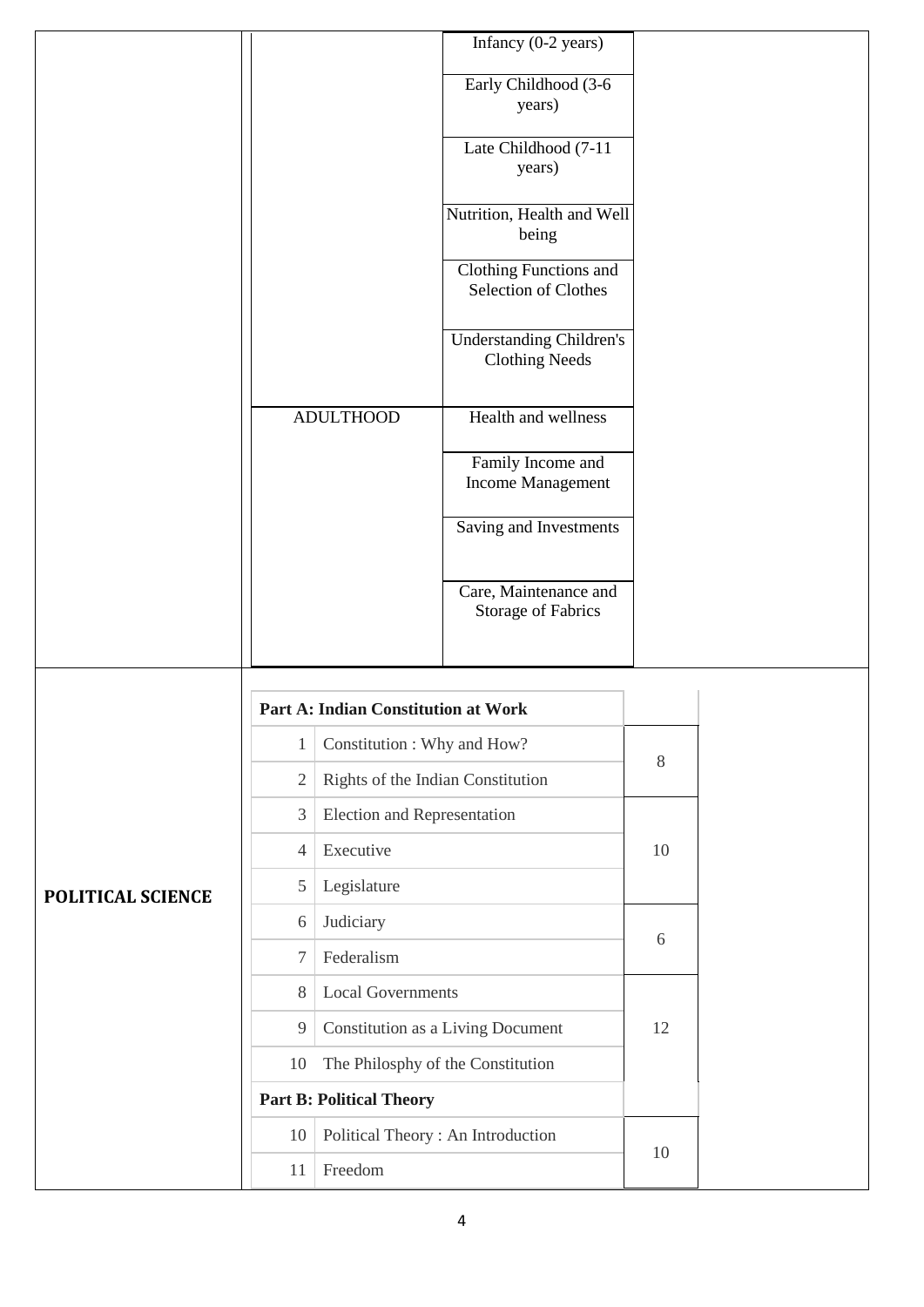|                                                                                                                                                                               | 12                                                                                                                                                                                                                                                                                                         | Equality                                                     |              |  |    |                  |  |  |
|-------------------------------------------------------------------------------------------------------------------------------------------------------------------------------|------------------------------------------------------------------------------------------------------------------------------------------------------------------------------------------------------------------------------------------------------------------------------------------------------------|--------------------------------------------------------------|--------------|--|----|------------------|--|--|
|                                                                                                                                                                               | 13                                                                                                                                                                                                                                                                                                         | Social Justice                                               |              |  | 5  |                  |  |  |
|                                                                                                                                                                               | 14                                                                                                                                                                                                                                                                                                         | Rights                                                       |              |  |    |                  |  |  |
|                                                                                                                                                                               | 15                                                                                                                                                                                                                                                                                                         | Citizenship                                                  |              |  | 10 |                  |  |  |
|                                                                                                                                                                               |                                                                                                                                                                                                                                                                                                            |                                                              |              |  |    |                  |  |  |
|                                                                                                                                                                               | 16                                                                                                                                                                                                                                                                                                         | Nationalism                                                  |              |  | 12 |                  |  |  |
|                                                                                                                                                                               | 17                                                                                                                                                                                                                                                                                                         | Secularism                                                   |              |  |    |                  |  |  |
|                                                                                                                                                                               | 18                                                                                                                                                                                                                                                                                                         | Peace                                                        |              |  |    |                  |  |  |
|                                                                                                                                                                               | 19                                                                                                                                                                                                                                                                                                         | Development                                                  |              |  | 7  |                  |  |  |
| <b>PSYCHOLOGY</b>                                                                                                                                                             | Ch-1What is Psychology (5)<br>Ch-2 Methods of Enquiry in Psychology(8)<br>Ch-3 The Bases of Human Behavior(5)<br>Ch-4 Human Development (11)<br>Ch-5 Sensory, Attentional and Perceptual Processes(8)<br>Ch-6 Learning (12)<br>Ch-7Human Memory (8)<br>Ch-8Thinking (6)<br>Ch-9 Motivation and Emotion (7) |                                                              |              |  |    |                  |  |  |
| 1. An introduction to Art<br>2. Pre historic rock painting<br><b>PAINTING</b><br>3. Buddhist and Jain & Hindu Art<br>4. Temples sculpture, bronze & indo Islamic architecture |                                                                                                                                                                                                                                                                                                            |                                                              |              |  |    |                  |  |  |
|                                                                                                                                                                               |                                                                                                                                                                                                                                                                                                            | <b>TOPIC</b>                                                 |              |  |    | <b>WEIGHTAGE</b> |  |  |
|                                                                                                                                                                               | Ch-3: Python Programming Fundamentals                                                                                                                                                                                                                                                                      |                                                              |              |  |    | 5                |  |  |
|                                                                                                                                                                               | Ch-4: Conditional & Looping Constructs                                                                                                                                                                                                                                                                     |                                                              |              |  |    | 10               |  |  |
| IP                                                                                                                                                                            | Ch-5: Strings in Python                                                                                                                                                                                                                                                                                    |                                                              |              |  |    | 5                |  |  |
|                                                                                                                                                                               | Ch-6: List Manipulation                                                                                                                                                                                                                                                                                    |                                                              |              |  |    | 5                |  |  |
|                                                                                                                                                                               | Ch-7: Dictionary                                                                                                                                                                                                                                                                                           |                                                              |              |  |    | 5<br>5           |  |  |
|                                                                                                                                                                               | Ch-8: Introduction to Python Modules<br>Ch-9: NumPy                                                                                                                                                                                                                                                        |                                                              |              |  |    | 10               |  |  |
|                                                                                                                                                                               | Ch-10 : Relational Databases & SQL                                                                                                                                                                                                                                                                         |                                                              |              |  |    | 15               |  |  |
|                                                                                                                                                                               | Ch-11: Cyber Safety                                                                                                                                                                                                                                                                                        |                                                              |              |  |    | 10               |  |  |
|                                                                                                                                                                               |                                                                                                                                                                                                                                                                                                            | Society, Sociology and its<br>relationship with other Social | 8            |  |    |                  |  |  |
|                                                                                                                                                                               | <b>Sciences</b>                                                                                                                                                                                                                                                                                            |                                                              |              |  |    |                  |  |  |
| <b>SOCIOLOGY</b>                                                                                                                                                              | $\mathbf{2}$                                                                                                                                                                                                                                                                                               | Basic Concepts and their use in<br>Sociology                 | $\mathsf{8}$ |  |    |                  |  |  |
|                                                                                                                                                                               | 3                                                                                                                                                                                                                                                                                                          | Understanding Social Institutions 10                         |              |  |    |                  |  |  |
|                                                                                                                                                                               | $\overline{4}$                                                                                                                                                                                                                                                                                             | <b>Culture and Socialization</b>                             | 8            |  |    |                  |  |  |
|                                                                                                                                                                               | 5<br><b>Methods</b>                                                                                                                                                                                                                                                                                        | Doing Sociology: Research                                    | 6            |  |    |                  |  |  |
|                                                                                                                                                                               |                                                                                                                                                                                                                                                                                                            | <b>B</b> Understanding Society                               | 40           |  |    |                  |  |  |
|                                                                                                                                                                               | 6                                                                                                                                                                                                                                                                                                          | Social Structure, Stratification                             | 10           |  |    |                  |  |  |
|                                                                                                                                                                               |                                                                                                                                                                                                                                                                                                            | and Social Processes in Society                              |              |  |    |                  |  |  |
|                                                                                                                                                                               |                                                                                                                                                                                                                                                                                                            |                                                              |              |  |    |                  |  |  |